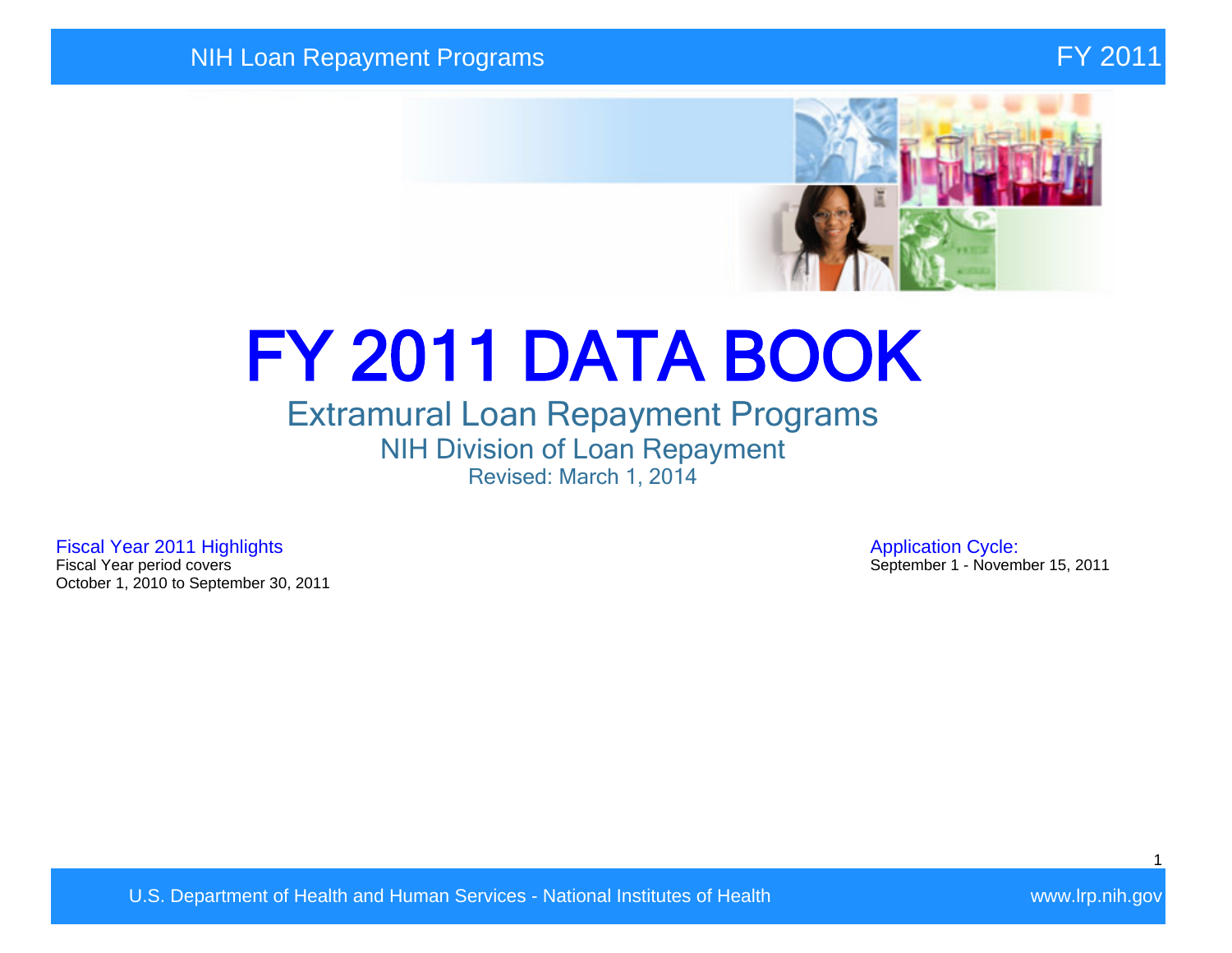## **Table of Contents**

| <b>NIH Institutes and Centers</b>                                     | 3  |
|-----------------------------------------------------------------------|----|
| The Year in Review                                                    | 4  |
|                                                                       |    |
| The Five Extramural Loan Repayment Programs                           | 5  |
| <b>Funded and Unfunded Applications by Program</b>                    | 6  |
| Applications, Awards, and Success Rates by Program                    | 9  |
| <b>Funding by Program</b>                                             | 10 |
| <b>Funding by NIH Institutes and Centers</b>                          | 13 |
| Applications, Awards, and Success Rates by Post-Degree Years          | 15 |
| <b>LRP Awards by Doctoral Degree</b>                                  | 16 |
| Applications, Awards, and Success Rates by Source of Research Funding | 18 |
| <b>Educational Debt Levels of LRP Awardees</b>                        | 19 |
| <b>Number of Prior Awards Received</b>                                | 20 |
| Applications, Awards, and Success Rates by Gender                     | 21 |
| <b>Awardee Demographics - Ethnicity</b>                               | 22 |
| <b>Awardee Demographics - Race</b>                                    | 23 |
| <b>Number of Awardees by State</b>                                    | 24 |

Note: Numbers and statistics reported on the program are the result of a consistent methodology established by the revision date of this document. Documents published previously may show slight discrepancies.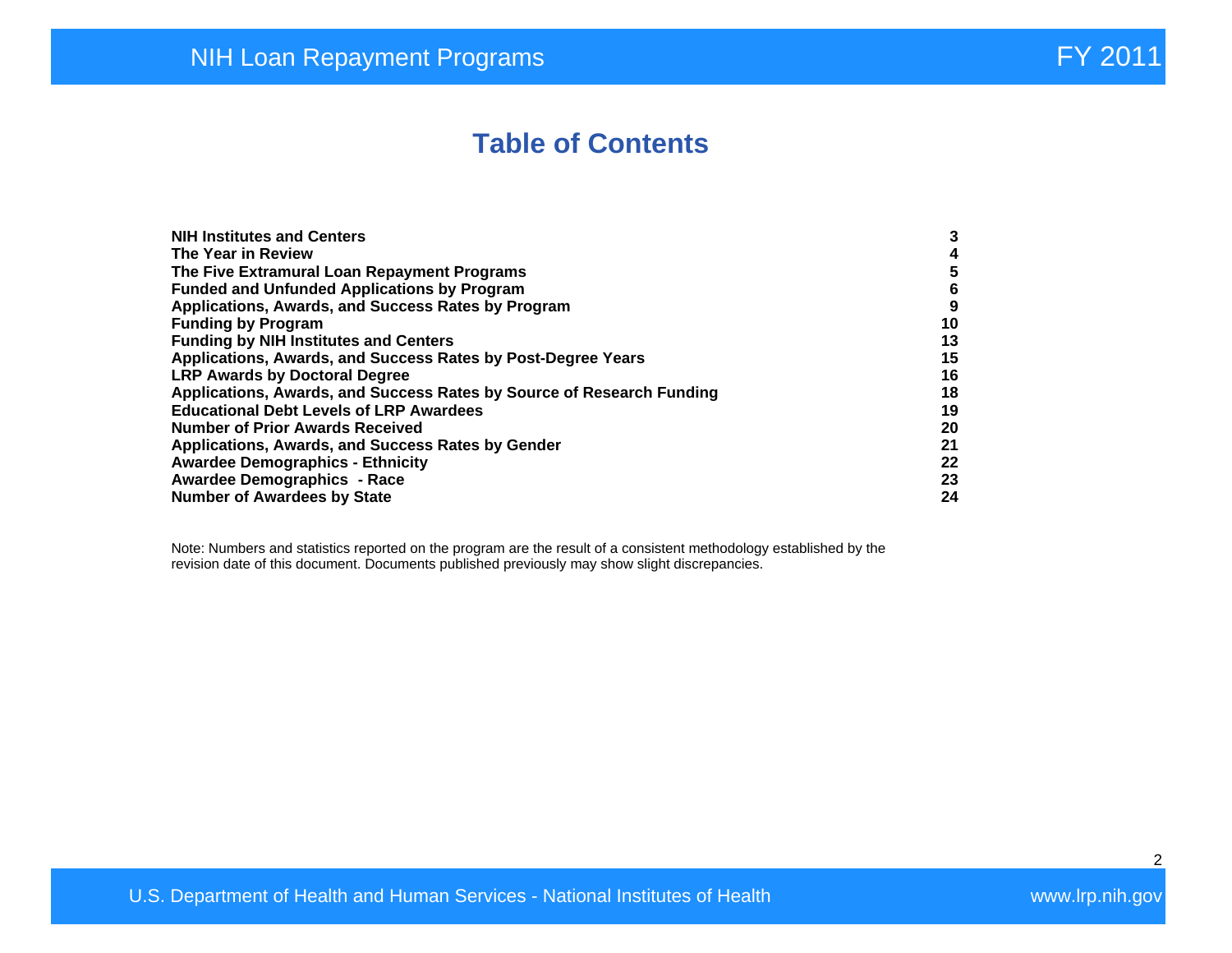## **NIH Institutes and Centers\***

#### **Institutes**

**National Cancer Institute (NCI) National Eye Institute (NEI) National Heart, Lung, and Blood Institute (NHLBI) National Human Genome Research Institute (NHGRI) National Institute on Aging (NIA) National Institute on Alcohol Abuse and Alcoholism (NIAAA) National Institute of Allergy and Infectious Diseases (NIAID) National Institute of Arthritis and Musculoskeletal and Skin Diseases (NIAMS) National Institute of Biomedical Imaging and Bioengineering (NIBIB) Eunice Kennedy Shriver National Institute of Child Health and Human Development (NICHD) National Institute on Deafness and Other Communication Disorders (NIDCD) National Institute of Dental and Craniofacial Research (NIDCR) National Institute of Diabetes and Digestive and Kidney Diseases (NIDDK) National Institute on Drug Abuse (NIDA) National Institute of Environmental Health Sciences (NIEHS) National Institute of General Medical Sciences (NIGMS) National Institute of Mental Health (NIMH) National Institute on Minority Health and Health Disparities (NIMHD) National Institute of Neurological Disorders and Stroke (NINDS) National Institute of Nursing Research (NINR) Centers** 

**National Center for Complementary and Alternative Medicine (NCCAM) National Center for Research Resources (NCRR)** 

**\* Participating in the Extramural Loan Repayment Programs**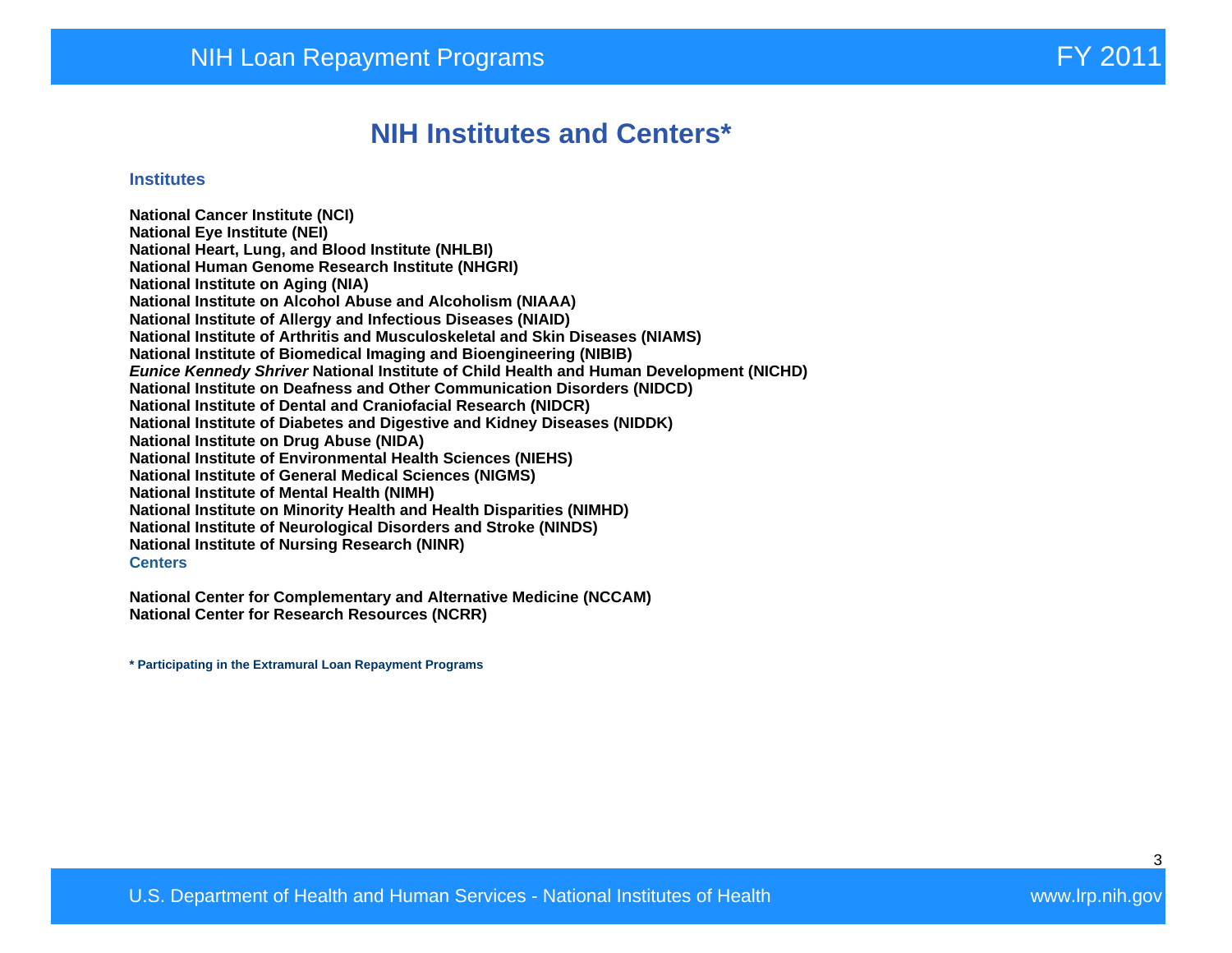## **The Year in Review**

In Fiscal Year (FY) 2011, 3,159 individuals applied to the five Extramural Loan Repayment Programs (LRPs): Clinical Research, Pediatric Research, Health Disparities Research, Clinical Research for Individuals from Disadvantaged Backgrounds, and Contraception and Infertility Research. Of those applicants, 1,572 were awarded contracts totaling \$72,402,447. The combined (new and renewal applicants) success rate for the Extramural LRPs was 50 percent.

The Extramural Clinical Research LRP received 51 percent (1,604) of all applications.

New applicants (those not previously funded) constituted 61 percent of all applications while renewal applicants (those previously funded) comprised 39 percent of all applicants. Success rates for new and renewal applicants were 39 and 67 percent, respectively.

The LRPs are open to health professionals with doctoral level degrees or advanced certifications and varying levels of experience. Most new FY 2011 awardees are beginning their careers, with 62 percent having received their qualifying degrees within the last 5 years and 94 percent within the past 10 years.

Physician doctorates (including dual physician doctorates and academic doctorates, for example, MD/PhD degrees) comprised 51 percent of the 1,572 awards, while those with academic doctoral level degrees comprised 47 percent of the total awards.

Seventy-five percent of the new awardees had educational debt greater than \$50,000, with 10 percent having debt levels greater than \$200,000. Women received 853 of the 1,572 LRP awards. Black/African American applicants received 118 awards. Asians received 171 awards. Hispanics received 86 awards. American Indians/Alaska Natives were recipients of 9 awards.

The Division of Loan Repayment offers multiple resources for assisting applicants. This includes two webinars that have been watched over 7,000 times. An Overview of the Loan Repayment Programs summarizes the programs and gives tips for applying, and the Application Tutorial outlines the four sections of the application and shows applicants how to avoid common pitfalls. The LRP web site www.lrp.nih.gov contains links for both webinars.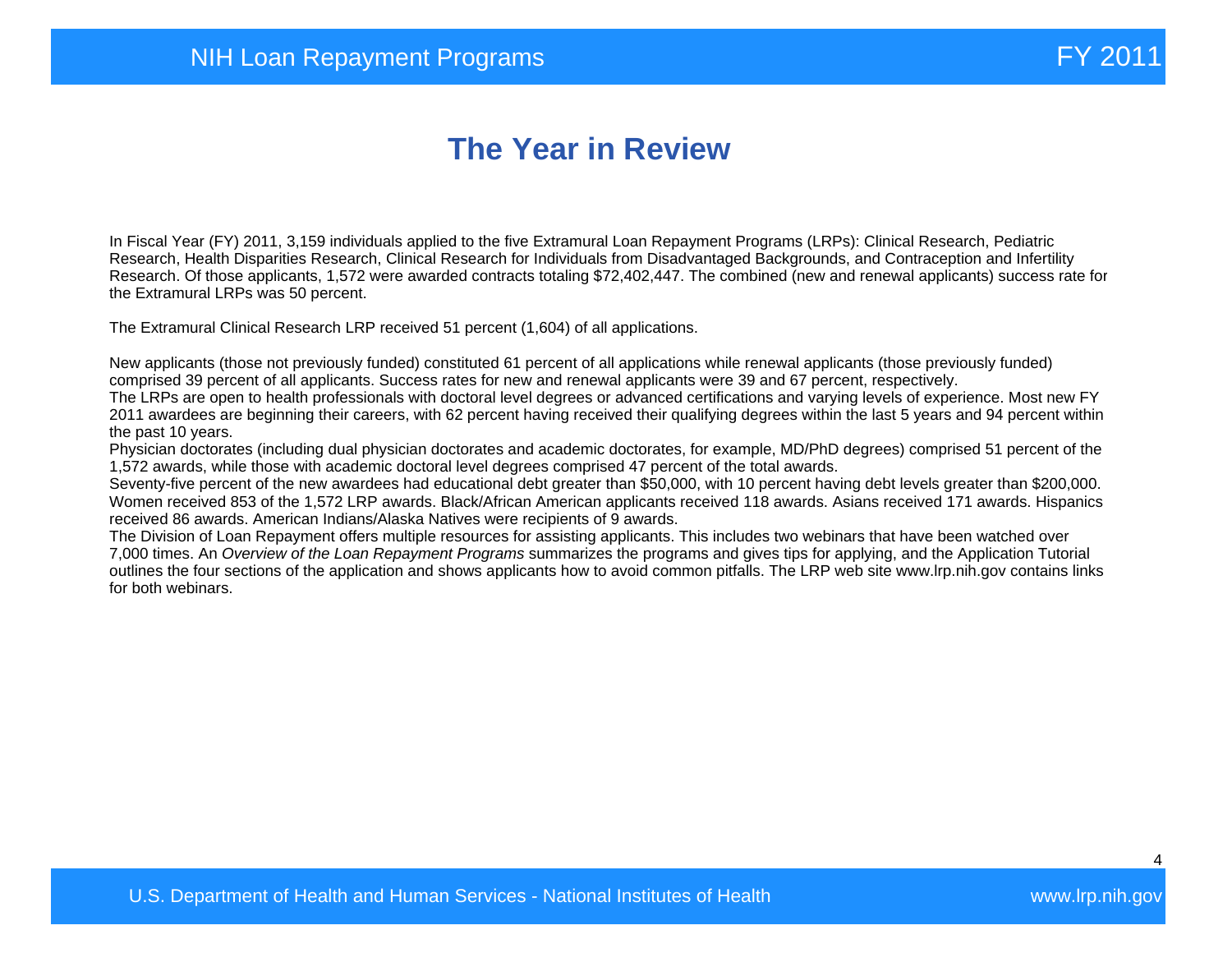#### **Clinical Research LRP:**

Clinical research is patient-oriented clinical research conducted with human subjects, or research on the causes and consequences of disease in human populations involving material of human origin (such as tissue specimens and cognitive phenomena) for which an investigator or colleague directly interacts with human subjects in an outpatient or inpatient setting to clarify a problem in human physiology, pathophysiology or disease, or epidemiologic or behavioral studies, outcomes research or health services research, or developing new technologies, therapeutic interventions, or clinical trials.

#### **Pediatric Research LRP:**

Qualified Pediatric Research is defined as research directly related to diseases, disorders, and other conditions in children.

#### **Health Disparities Research LRP:**

The scope of research qualified for this program includes basic research, clinical research or behavioral research directly related to health disparity populations and the medically underserved. Group is defined as a health disparity population: if there is a significant disparity in the overall rate of disease incidence, prevalence, morbidity, mortality, or survival rates in the population as compared to the health status of the general population.

#### **Clinical Research for Individuals from Disadvantaged Backgrounds LRP:**

For this program, an individual from a disadvantaged background is defined according to low family income levels set by the U.S. Bureau of the Census – as published in the Federal Register.

To meet this low-income requirement candidates must demonstrate their disadvantaged status by submitting (1) a written statement from former school(s) where he/she qualified for Federal disadvantaged assistance, (2) verification of receipt of loans from either the Health Professions Student Loans (HPSL) or Loans for Disadvantaged Student Program, or (3) verification of a scholarship from the U.S. Department of Health and Human Services under the Scholarship for Individuals with Exceptional Financial Need.

#### **Contraception and Infertility Research LRP:**

Contraception research is defined as research whose ultimate goal is to provide new or improved methods of preventing pregnancy. Infertility research is defined as research whose long-range objective is to evaluate, treat, or ameliorate conditions which result in the failure of couples to either conceive or bear young.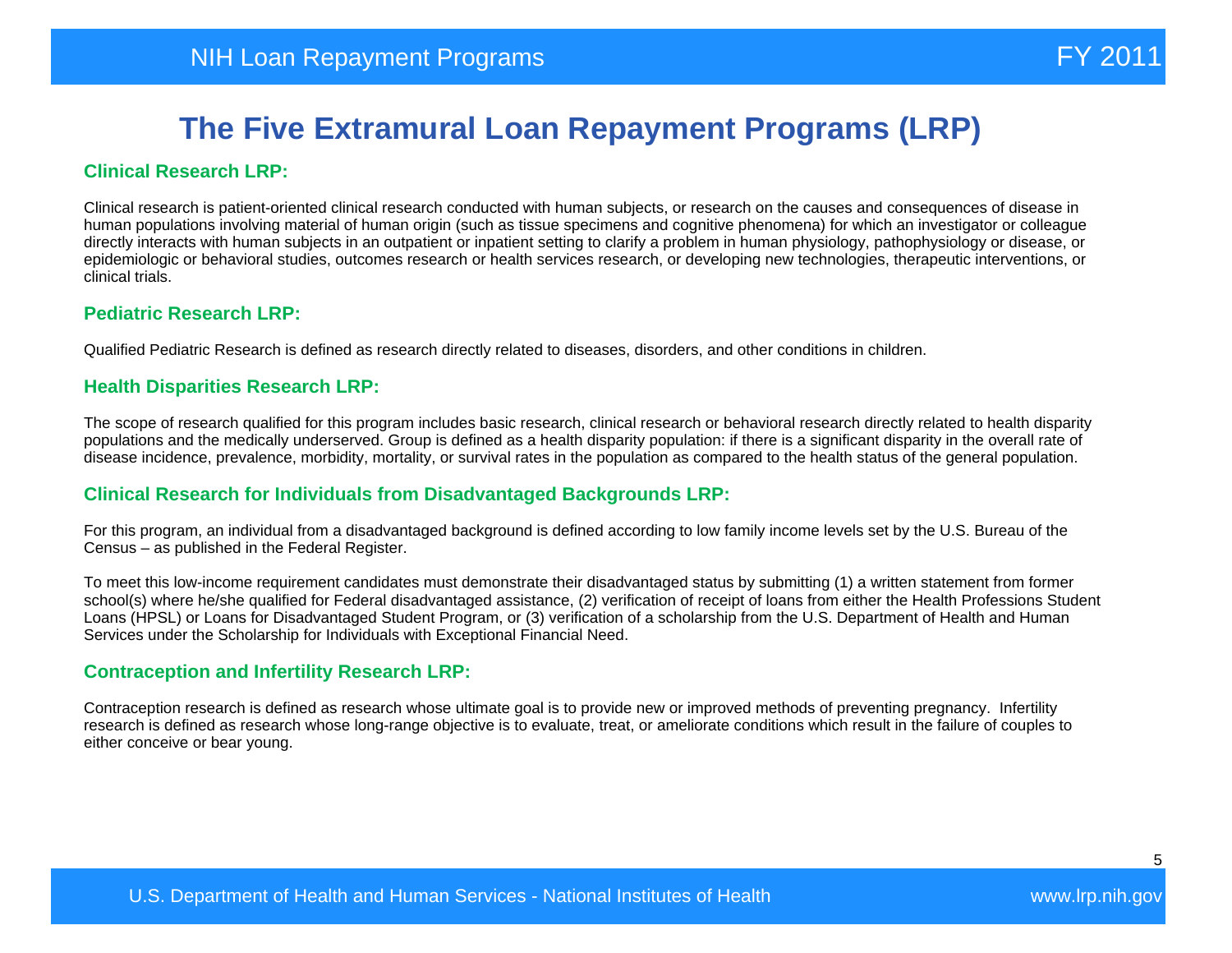# **Funded and Unfunded Applications by Program**

**(New + Renewal)** 

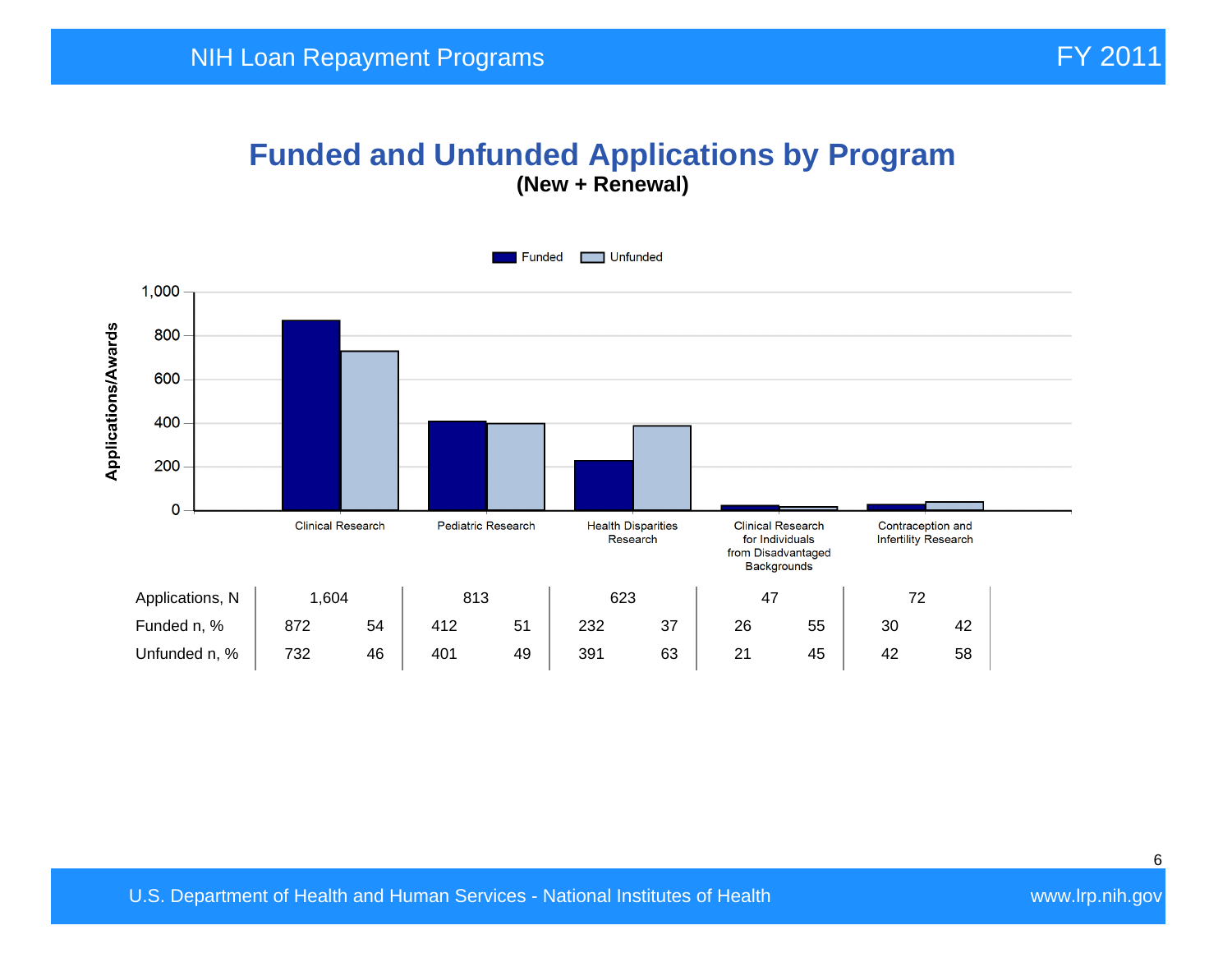## **Funded and Unfunded Applications by Program (New)**

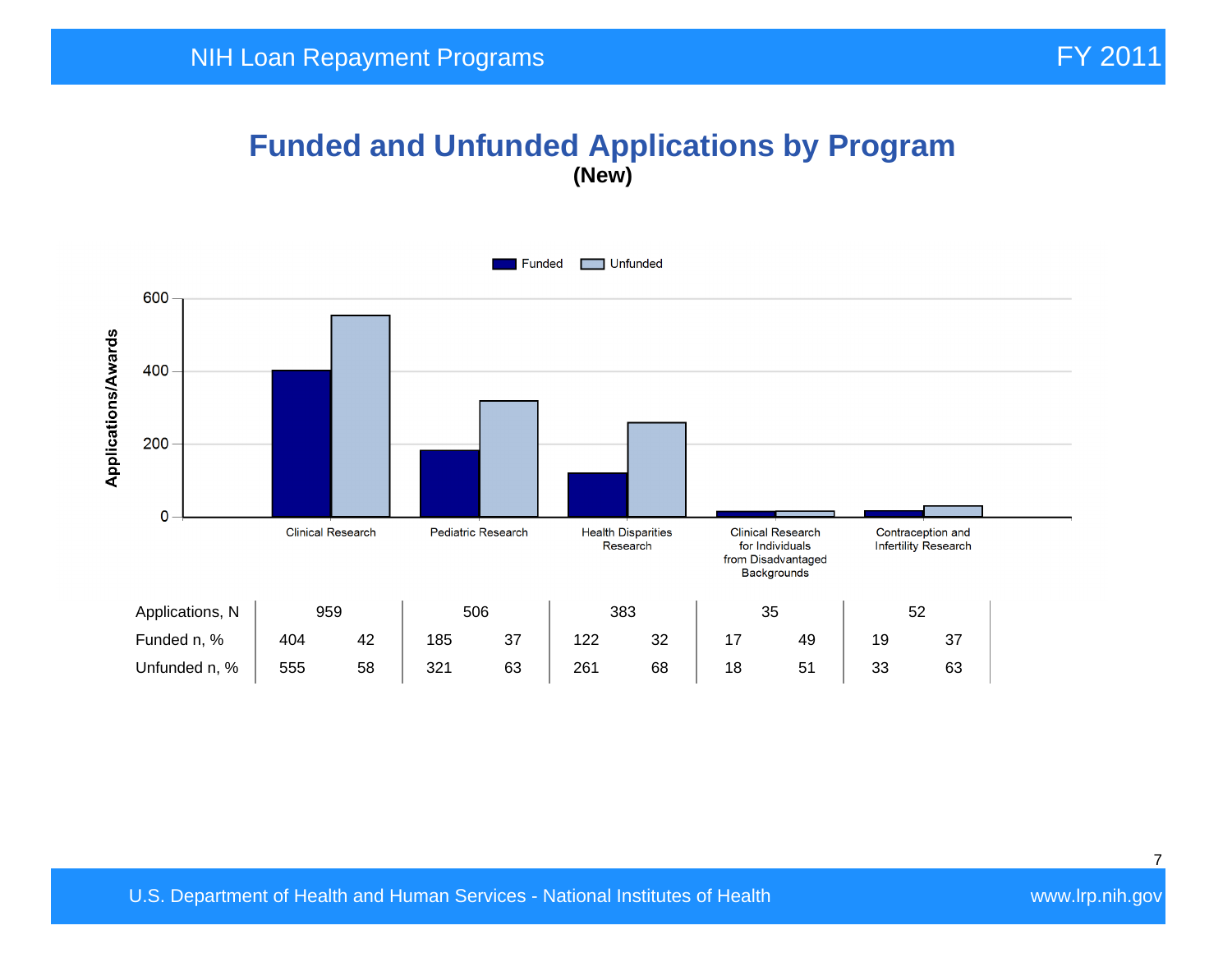#### **Funded and Unfunded Applications by Program (Renewal)**

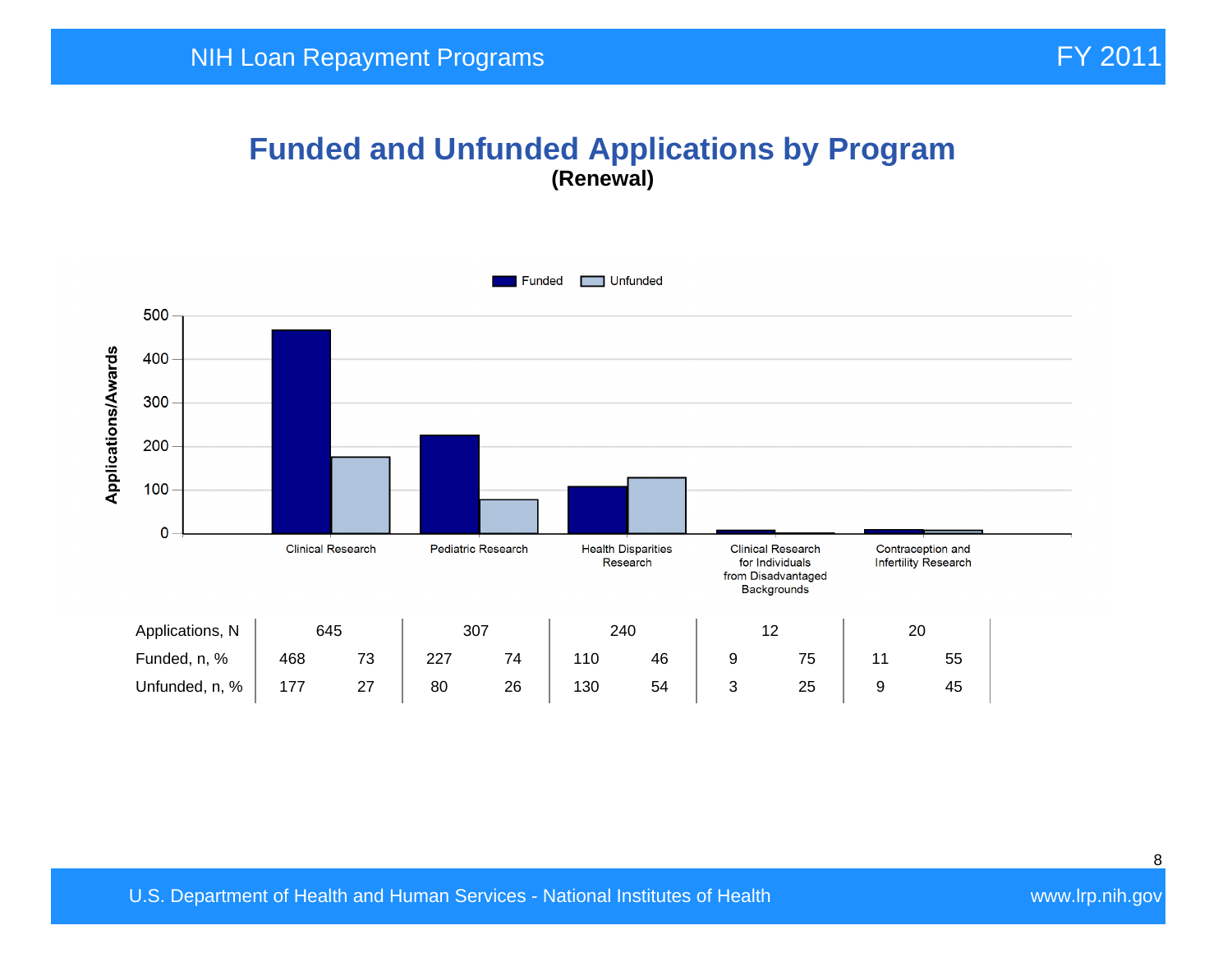# **Applications, Awards, and Success Rates by Program**

|                                                                                 | <b>New + Renewal</b>            |              |                             | <b>New</b>                      |              |                             | <b>Renewal</b>                       |              |                  |
|---------------------------------------------------------------------------------|---------------------------------|--------------|-----------------------------|---------------------------------|--------------|-----------------------------|--------------------------------------|--------------|------------------|
| <b>LRP</b>                                                                      | <b>Applications Awards</b><br>N | $\mathsf{n}$ | <b>Success</b><br>Rate<br>% | <b>Applications Awards</b><br>N | $\mathsf{n}$ | <b>Success</b><br>Rate<br>% | Applications   Awards   Success<br>N | $\mathsf{n}$ | <b>Rate</b><br>% |
| Clinical<br>Research                                                            | 1,604                           | 872          | 54                          | 959                             | 404          | 42                          | 645                                  | 468          | 73               |
| Pediatric<br>Research                                                           | 813                             | 412          | 51                          | 506                             | 185          | 37                          | 307                                  | 227          | 74               |
| Health<br><b>Disparities</b><br>Research                                        | 623                             | 232          | 37                          | 383                             | 122          | 32                          | 240                                  | 110          | 46               |
| Clinical<br>Research for<br>Individuals<br>from<br>Disadvantaged<br>Backgrounds | 47                              | 26           | 55                          | 35                              | 17           | 49                          | 12                                   | 9            | 75               |
| Contraception<br>and Infertility<br>Research                                    | 72                              | 30           | 42                          | 52                              | 19           | 37                          | 20                                   | 11           | 55               |
| <b>Total</b>                                                                    | 3,159                           | 1,572        | 50                          | 1,935                           | 747          | 39                          | 1,224                                | 825          | 67               |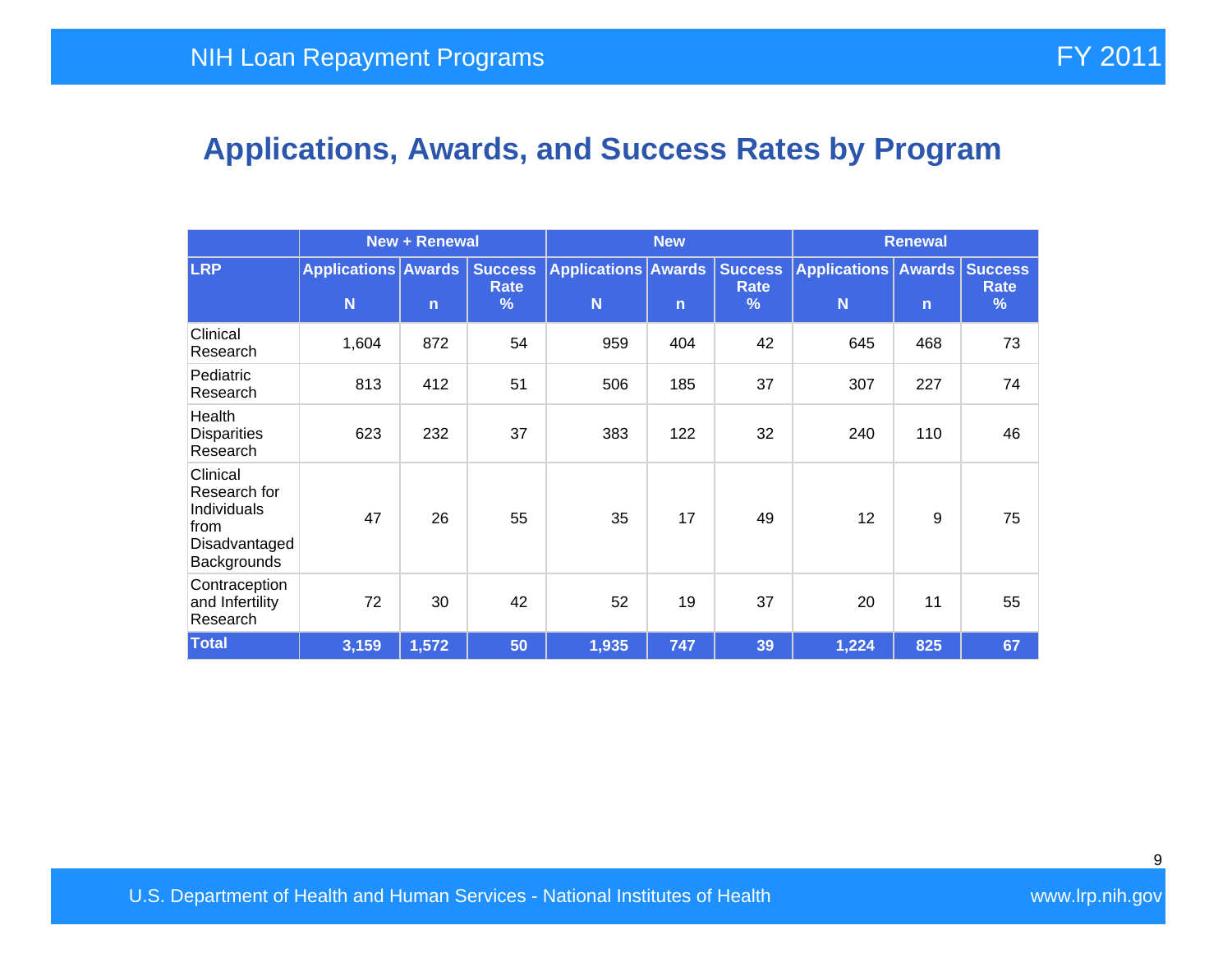#### **Funding by Program (New + Renewal)**

| <b>LRP</b>                                                          | <b>Awards</b> | <b>Funding</b> | <b>Mean Award</b> | <b>Standard Deviation</b> |
|---------------------------------------------------------------------|---------------|----------------|-------------------|---------------------------|
| <b>Clinical Research</b>                                            | 872           | \$40,453,513   | \$46,392          | \$30,411                  |
| Pediatric Research                                                  | 412           | \$18,366,597   | \$44,579          | \$30,900                  |
| <b>Health Disparities Research</b>                                  | 232           | \$10,453,874   | \$45,060          | \$29,401                  |
| Clinical Research for Individuals from<br>Disadvantaged Backgrounds | 26            | \$1,750,481    | \$67,326          | \$33,253                  |
| Contraception and Infertility<br>Research                           | 30            | \$1,325,779    | \$44,193          | \$30,482                  |
| Total                                                               | 1,572         | \$72,350,244   | \$46,024          | \$30,541                  |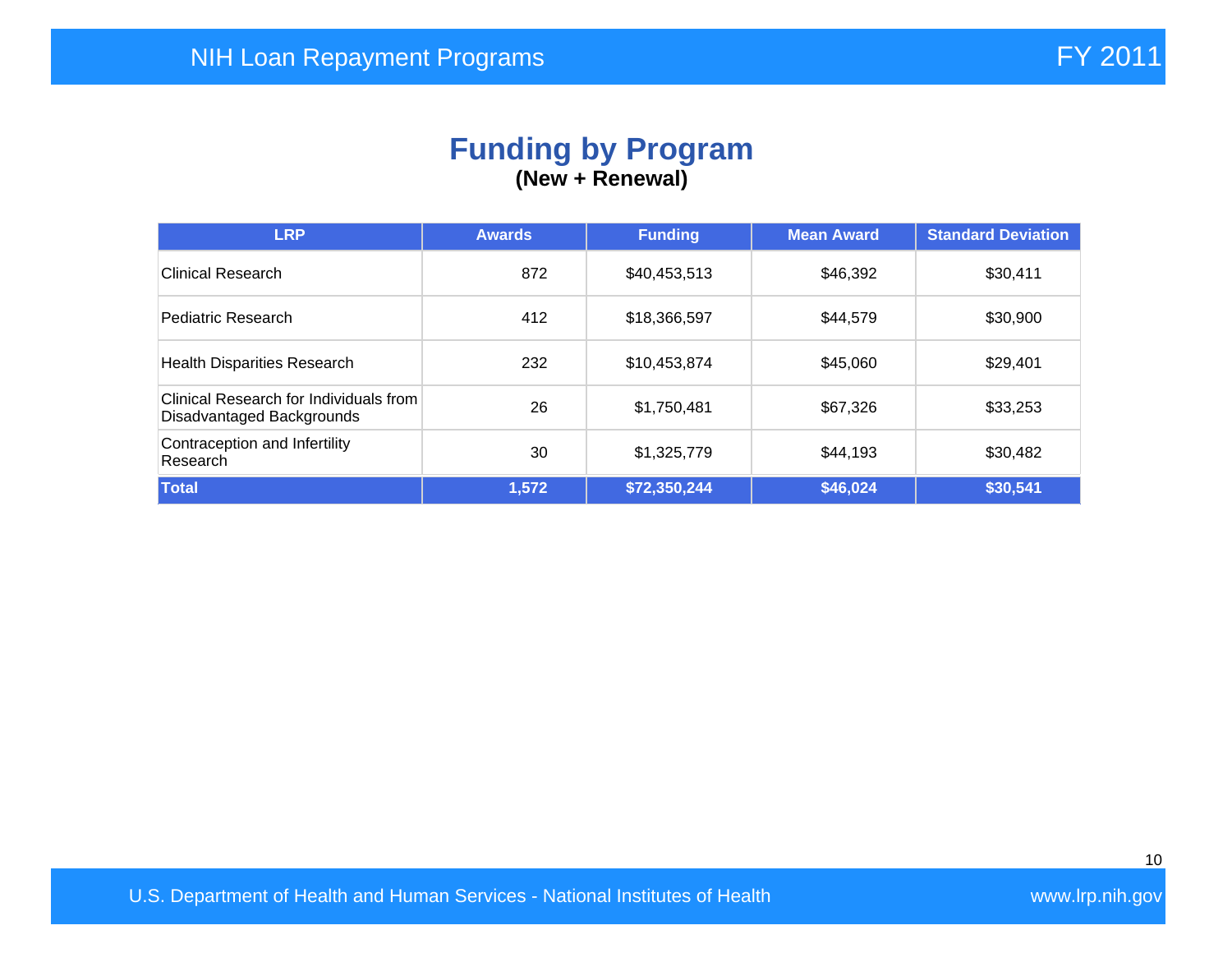#### **Funding by Program (New)**

| <b>LRP</b>                                                          | <b>Awards</b> | <b>Funding</b> | <b>Mean Award</b> | <b>Standard Deviation</b> |
|---------------------------------------------------------------------|---------------|----------------|-------------------|---------------------------|
| <b>Clinical Research</b>                                            | 404           | \$25,278,584   | \$62,571          | \$30,094                  |
| Pediatric Research                                                  | 185           | \$11,338,986   | \$61,292          | \$29,876                  |
| <b>Health Disparities Research</b>                                  | 122           | \$6,763,239    | \$55,436          | \$29,651                  |
| Clinical Research for Individuals from<br>Disadvantaged Backgrounds | 17            | \$1,310,158    | \$77,068          | \$25,296                  |
| Contraception and Infertility<br>Research                           | 19            | \$1,106,873    | \$58,256          | \$28,419                  |
| Total                                                               | 747           | \$45,797,839   | \$61,309          | \$29,960                  |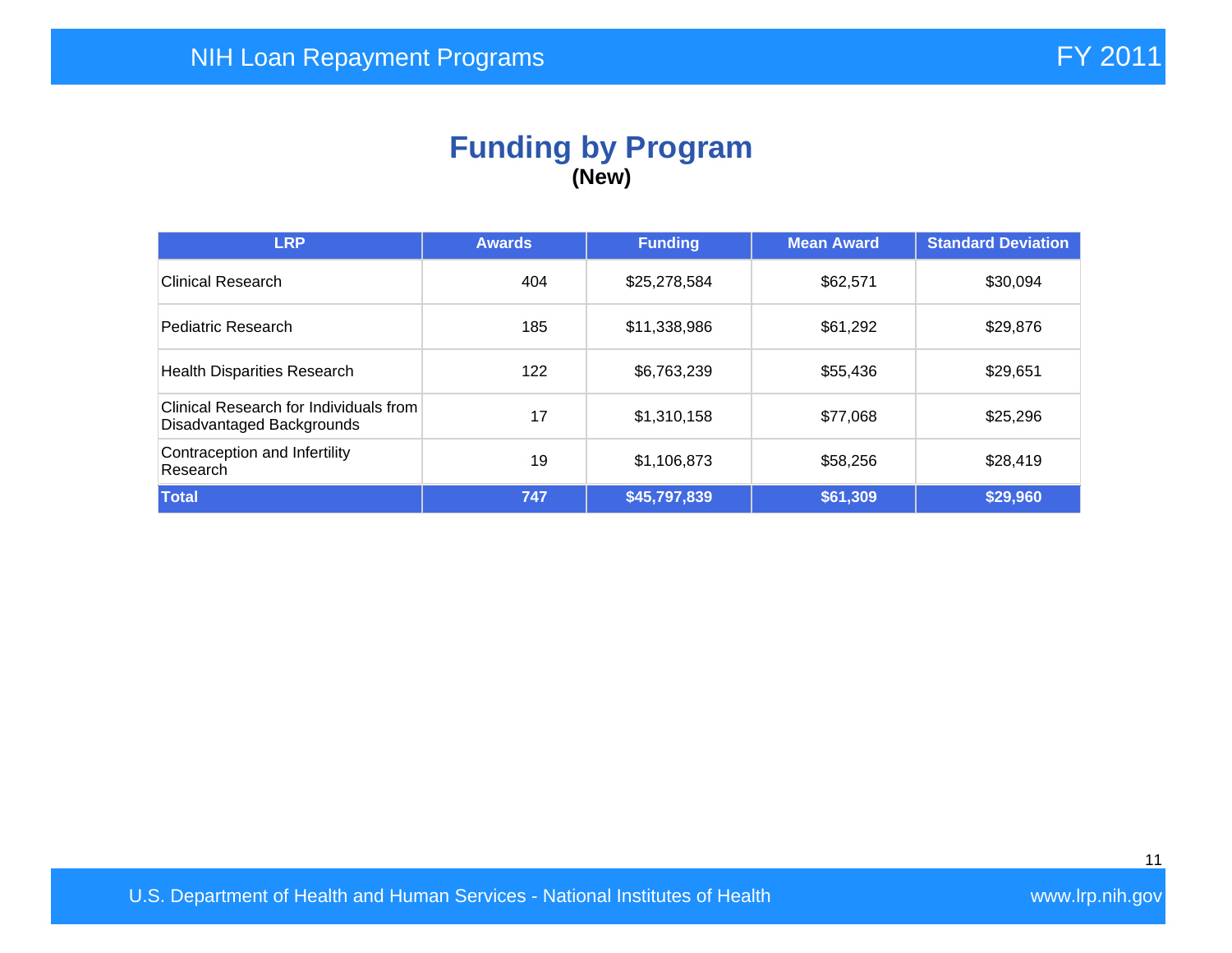#### **Funding by Program (Renewal)**

| <b>LRP</b>                                                          | <b>Awards</b> | <b>Funding</b> | <b>Mean Award</b> | <b>Standard Deviation</b> |
|---------------------------------------------------------------------|---------------|----------------|-------------------|---------------------------|
| <b>Clinical Research</b>                                            | 468           | \$15,174,929   | \$32,425          | \$22,835                  |
| Pediatric Research                                                  | 227           | \$7,027,612    | \$30,959          | \$24,387                  |
| <b>Health Disparities Research</b>                                  | 110           | \$3,690,634    | \$33,551          | \$24,532                  |
| Clinical Research for Individuals from<br>Disadvantaged Backgrounds | 9             | \$440,324      | \$48,925          | \$39,914                  |
| Contraception and Infertility<br>Research                           | 11            | \$218,906      | \$19,901          | \$14,690                  |
| Total                                                               | 825           | \$26,552,405   | \$32,185          | \$23,709                  |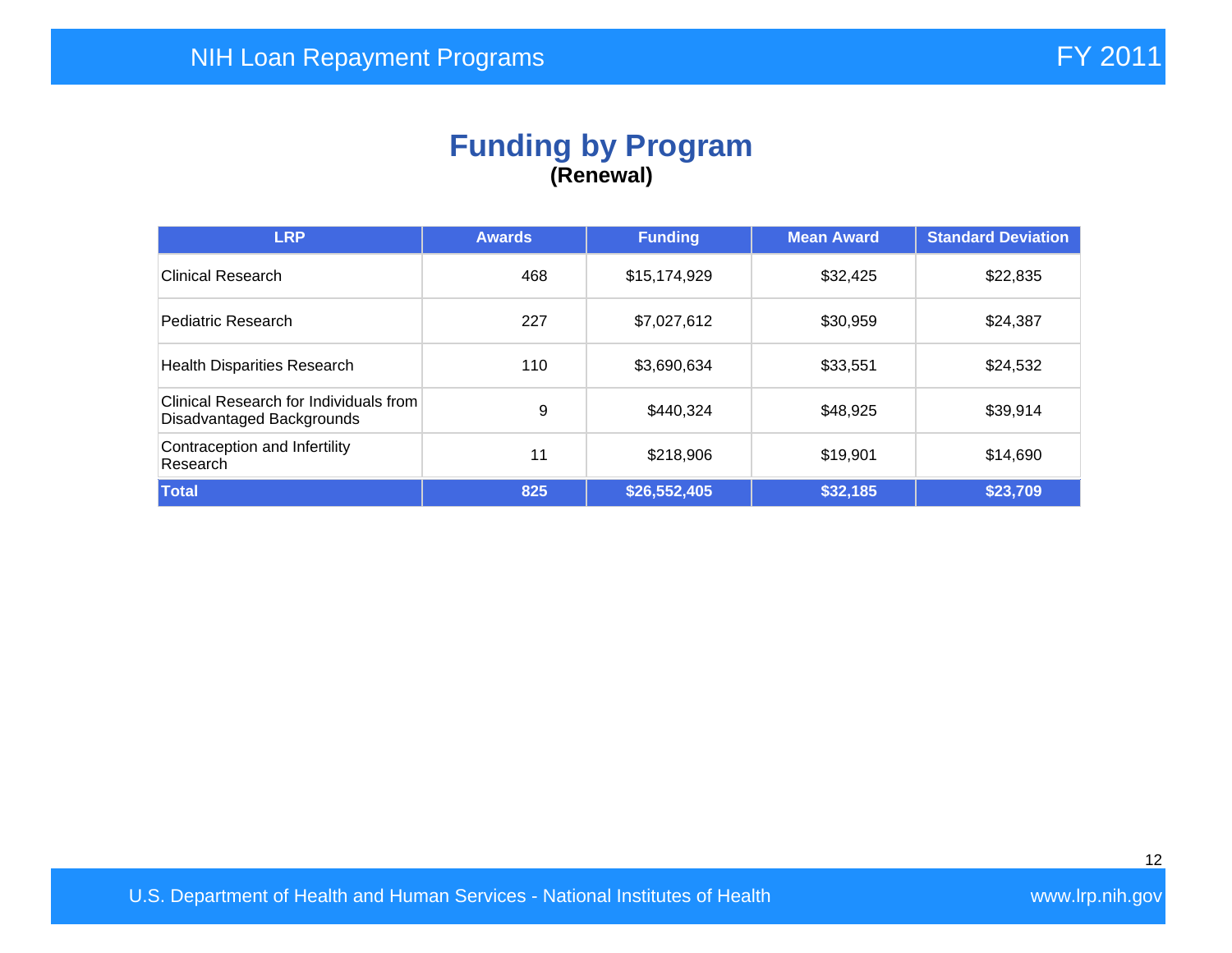## **Funding by NIH Institutes and Centers (New)**

| IC           | <b>Awards</b>           | <b>Funding</b> | <b>Mean Award</b> | <b>Standard Deviation</b> |
|--------------|-------------------------|----------------|-------------------|---------------------------|
| <b>NCMHD</b> | 139                     | \$8,073,397    | \$58,082          | \$29,928                  |
| <b>NCI</b>   | 100                     | \$6,648,549    | \$66,485          | \$29,068                  |
| <b>NHLBI</b> | 88                      | \$5,927,004    | \$67,352          | \$30,453                  |
| <b>NICHD</b> | 60                      | \$3,573,605    | \$59,560          | \$27,964                  |
| <b>NIAID</b> | 51                      | \$3,041,676    | \$59,641          | \$30,373                  |
| <b>NIMH</b>  | 50                      | \$2,677,180    | \$53,544          | \$28,114                  |
| <b>NCRR</b>  | 42                      | \$1,969,636    | \$46,896          | \$30,142                  |
| <b>NIDDK</b> | 40                      | \$2,899,530    | \$72,488          | \$28,842                  |
| <b>NIDA</b>  | 34                      | \$2,071,962    | \$60,940          | \$30,539                  |
| <b>NIA</b>   | 29                      | \$1,660,085    | \$57,244          | \$33,434                  |
| <b>NINDS</b> | 28                      | \$2,270,888    | \$81,103          | \$22,885                  |
| <b>NIAMS</b> | 17                      | \$992,710      | \$58,395          | \$31,186                  |
| <b>NIAAA</b> | 14                      | \$690,207      | \$49,301          | \$27,357                  |
| <b>NEI</b>   | 13                      | \$785,628      | \$60,433          | \$24,326                  |
| <b>NIEHS</b> | 9                       | \$377,952      | \$41,995          | \$19,215                  |
| <b>NIGMS</b> | $\overline{7}$          | \$586,136      | \$83,734          | \$26,188                  |
| <b>NIDCR</b> | $\overline{7}$          | \$521,784      | \$74,541          | \$28,061                  |
| <b>NIDCD</b> | $\overline{7}$          | \$472,079      | \$67,440          | \$27,914                  |
| <b>NCCAM</b> | 5                       | \$239,587      | \$47,917          | \$29,224                  |
| <b>NHGRI</b> | $\overline{\mathbf{4}}$ | \$144,148      | \$36,037          | \$24,474                  |
| <b>NIBIB</b> | $\overline{2}$          | \$137,901      | \$68,950          | \$10,370                  |
| <b>NINR</b>  | 1                       | \$36,193       | \$0               | \$0                       |
| Total        | 747                     | \$45,797,839   | \$61,309          | \$29,960                  |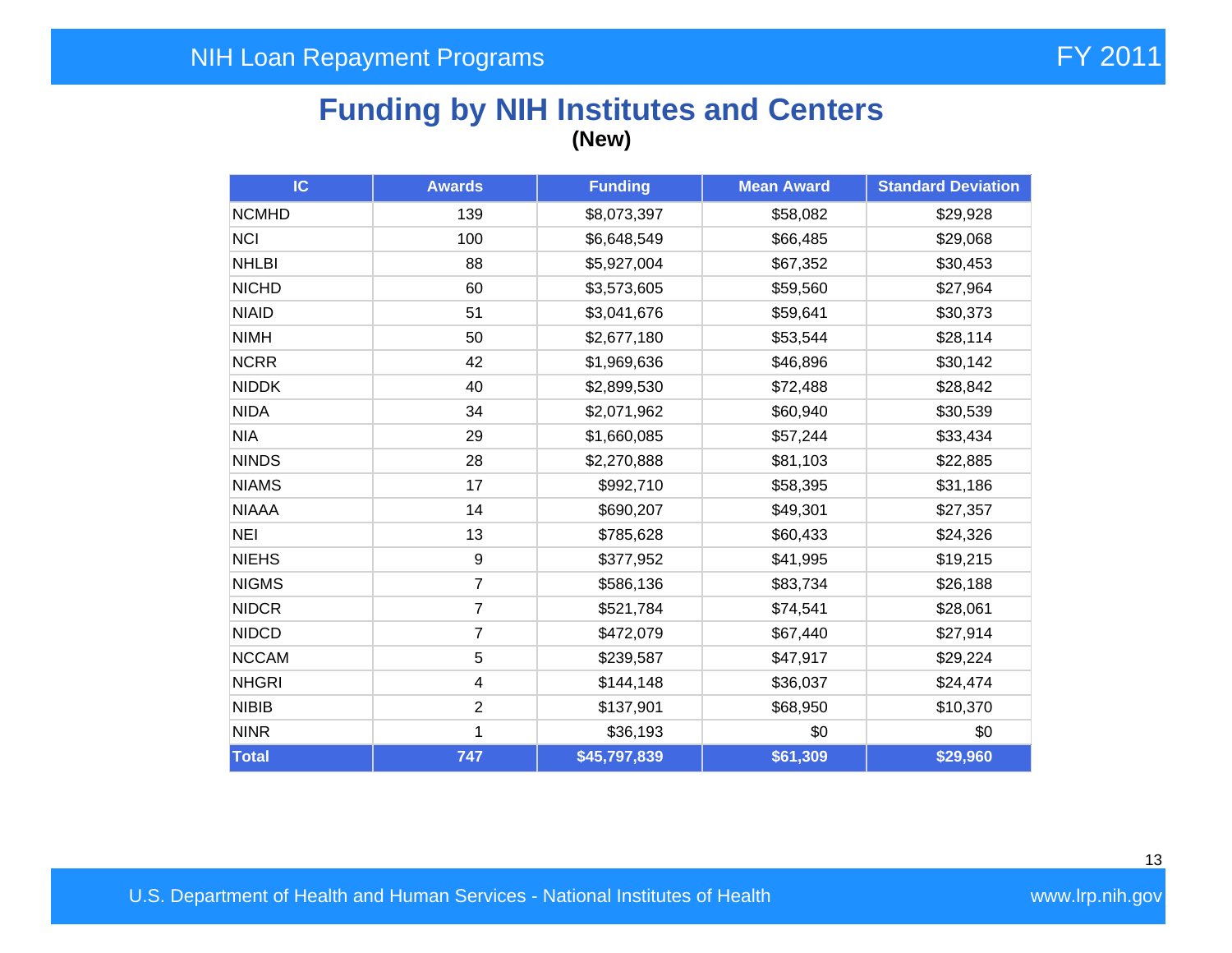#### **Funding by NIH Institutes and Centers (Renewal)**

| IC           | <b>Awards</b>  | <b>Funding</b> | <b>Mean Award</b> | <b>Standard Deviation</b> |
|--------------|----------------|----------------|-------------------|---------------------------|
| <b>NCMHD</b> | 119            | \$4,130,958    | \$34,714          | \$26,088                  |
| <b>NCI</b>   | 102            | \$3,574,231    | \$35,041          | \$22,016                  |
| <b>NHLBI</b> | 85             | \$3,824,754    | \$44,997          | \$29,834                  |
| <b>NICHD</b> | 79             | \$1,966,689    | \$24,895          | \$15,168                  |
| <b>NIMH</b>  | 79             | \$1,950,759    | \$24,693          | \$19,885                  |
| <b>NIAID</b> | 70             | \$2,602,922    | \$37,185          | \$26,264                  |
| <b>NIDA</b>  | 62             | \$1,437,566    | \$23,187          | \$14,778                  |
| <b>NINDS</b> | 34             | \$1,225,475    | \$36,043          | \$22,824                  |
| <b>NIDDK</b> | 33             | \$1,106,859    | \$33,541          | \$18,257                  |
| <b>NCRR</b>  | 28             | \$830,790      | \$29,671          | \$27,755                  |
| <b>NIAAA</b> | 26             | \$821,011      | \$31,577          | \$24,372                  |
| <b>NIA</b>   | 26             | \$581,637      | \$22,371          | \$16,314                  |
| <b>NIAMS</b> | 20             | \$838,561      | \$41,928          | \$28,218                  |
| <b>NEI</b>   | 19             | \$761,426      | \$40,075          | \$27,635                  |
| <b>NIEHS</b> | 11             | \$199,349      | \$18,123          | \$13,742                  |
| <b>NIDCD</b> | 11             | \$169,729      | \$15,430          | \$13,119                  |
| <b>NCCAM</b> | $\overline{7}$ | \$149,865      | \$21,409          | \$15,769                  |
| <b>NIDCR</b> | $\,6$          | \$138,465      | \$23,077          | \$12,364                  |
| <b>NIGMS</b> | $\overline{4}$ | \$116,857      | \$29,214          | \$14,581                  |
| <b>NHGRI</b> | 3              | \$92,950       | \$30,983          | \$1,504                   |
| <b>NIBIB</b> | 1              | \$31,550       | \$0               | \$0                       |
| <b>NINR</b>  | $\mathbf 0$    | \$0            | \$0               | \$0                       |
| Total        | 825            | \$26,552,405   | \$32,185          | \$23,709                  |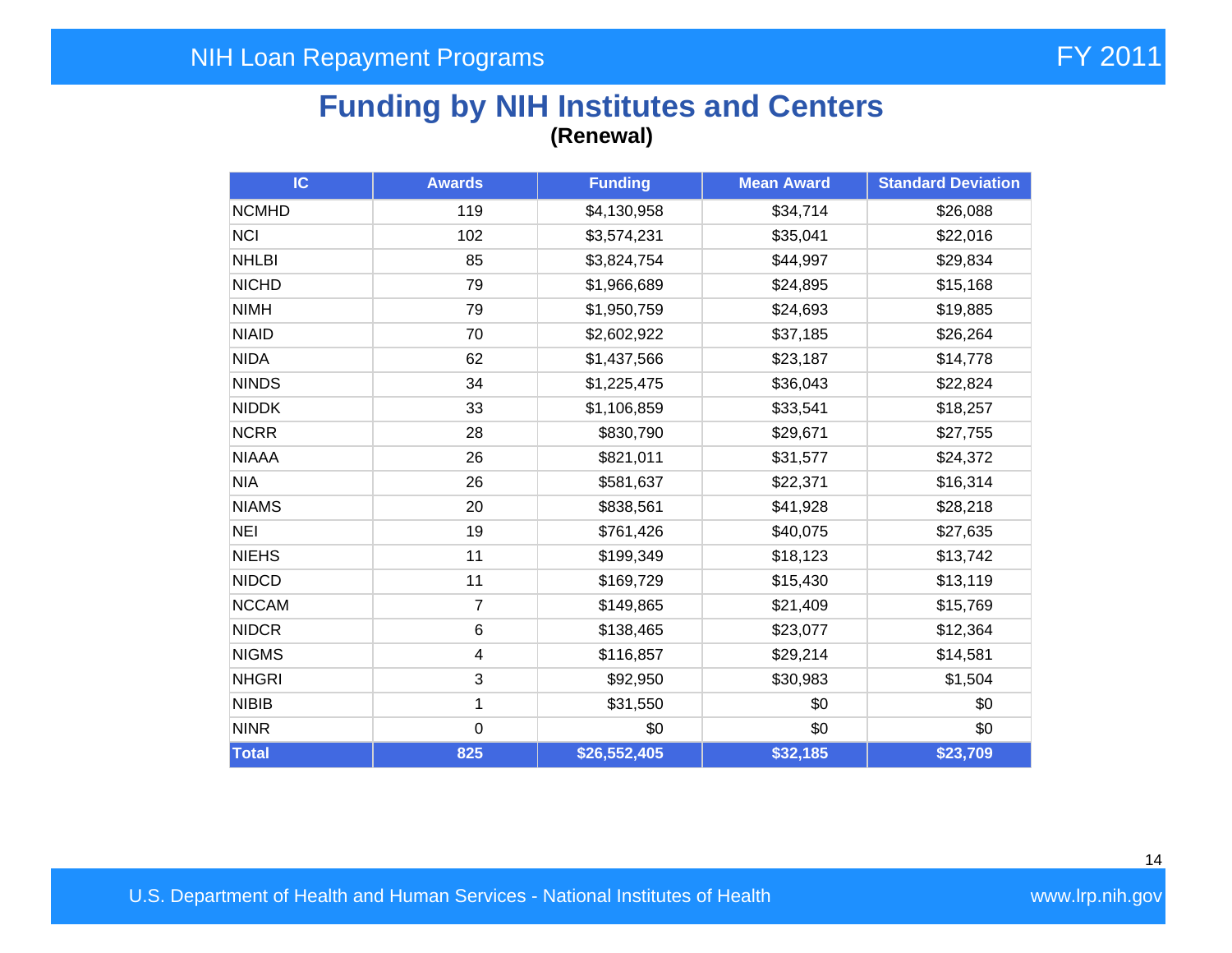#### **Applications, Awards, and Success Rates by Post-Degree Years (New)**

| <b>Years Since Degree</b> | <b>Applications</b><br>N | <b>Awards</b><br>n | <b>Success rate</b><br>℅ |
|---------------------------|--------------------------|--------------------|--------------------------|
| <1 Year                   | 14                       | 3                  | 21                       |
| 1 to 5 Years              | 1,189                    | 445                | 37                       |
| 6 to 10 Years             | 608                      | 253                | 42                       |
| 11 to 15 Years            | 102                      | 40                 | 39                       |
| 15+ Years                 | 22                       | 6                  | 27                       |
| <b>Total</b>              | 1,935                    | 747                | 39                       |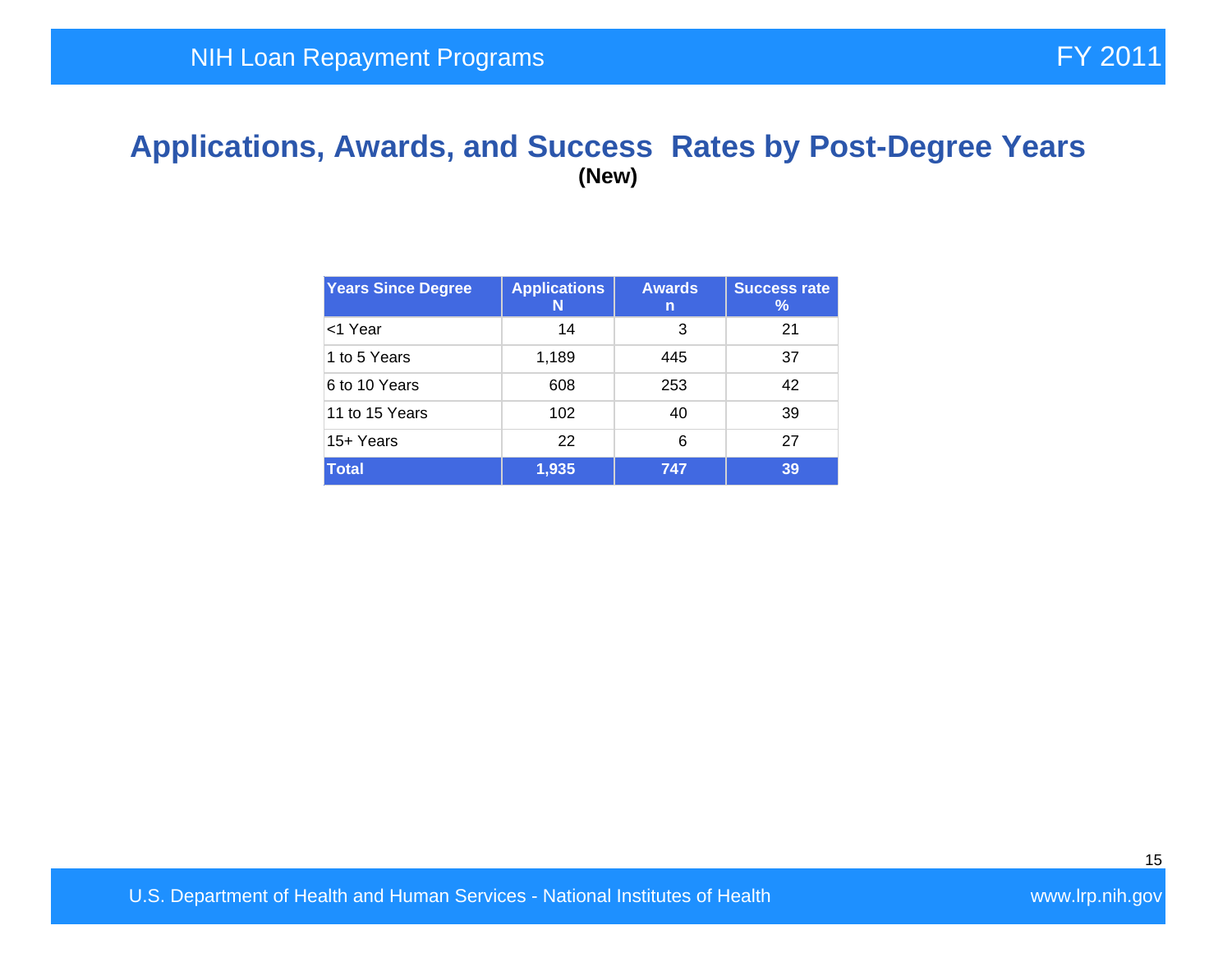#### **LRP Awards by Doctoral Degree (New)**



Note: Percentages do not total to 100% due to rounding error.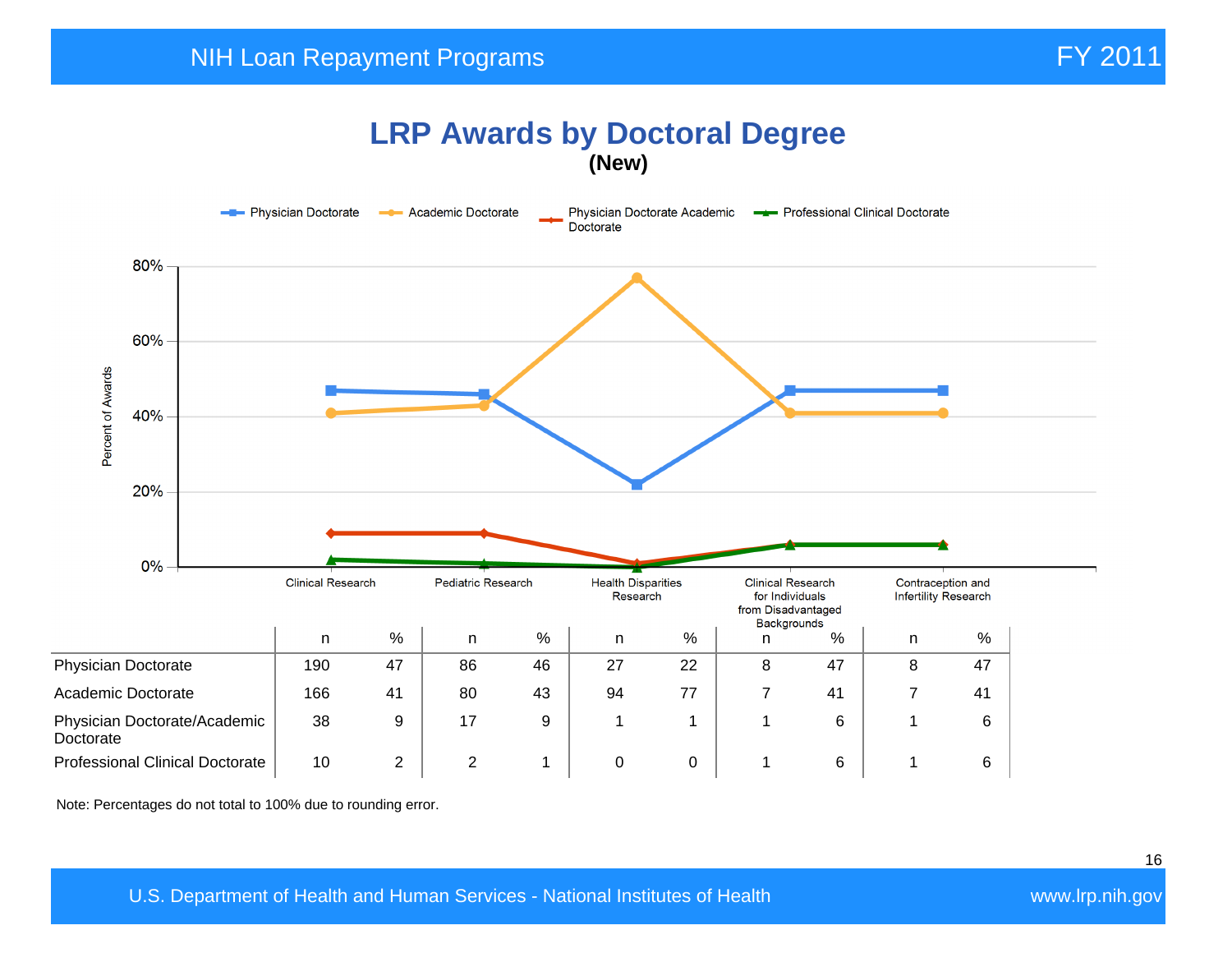## **LRP Awards by Doctoral Degree (Renew)**

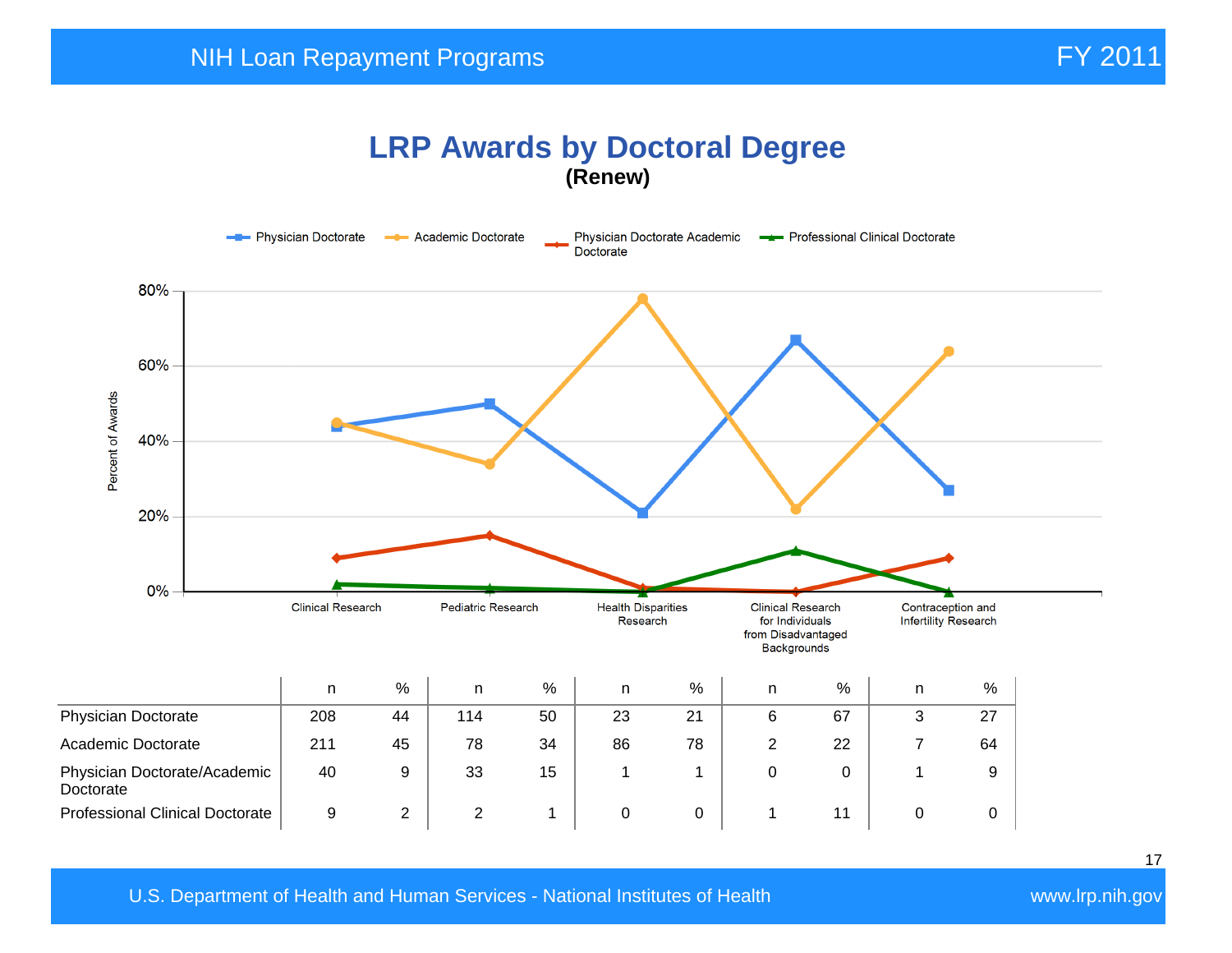#### **Applications, Awards, and Success Rates by Source of Research Funding (New + Renewal)**

| <b>Source of Research Funding</b> | <b>Applications</b><br>N | <b>Awards</b><br>n | <b>Success Rate</b><br>℅ |
|-----------------------------------|--------------------------|--------------------|--------------------------|
| NIH Only                          | 1,065                    | 530                | 50                       |
| NIH and Non Profit                | 1.215                    | 717                | 59                       |
| Non Profit Only                   | 879                      | 325                | 37                       |
| <b>Total</b>                      | 3,159                    | 1,572              | 50                       |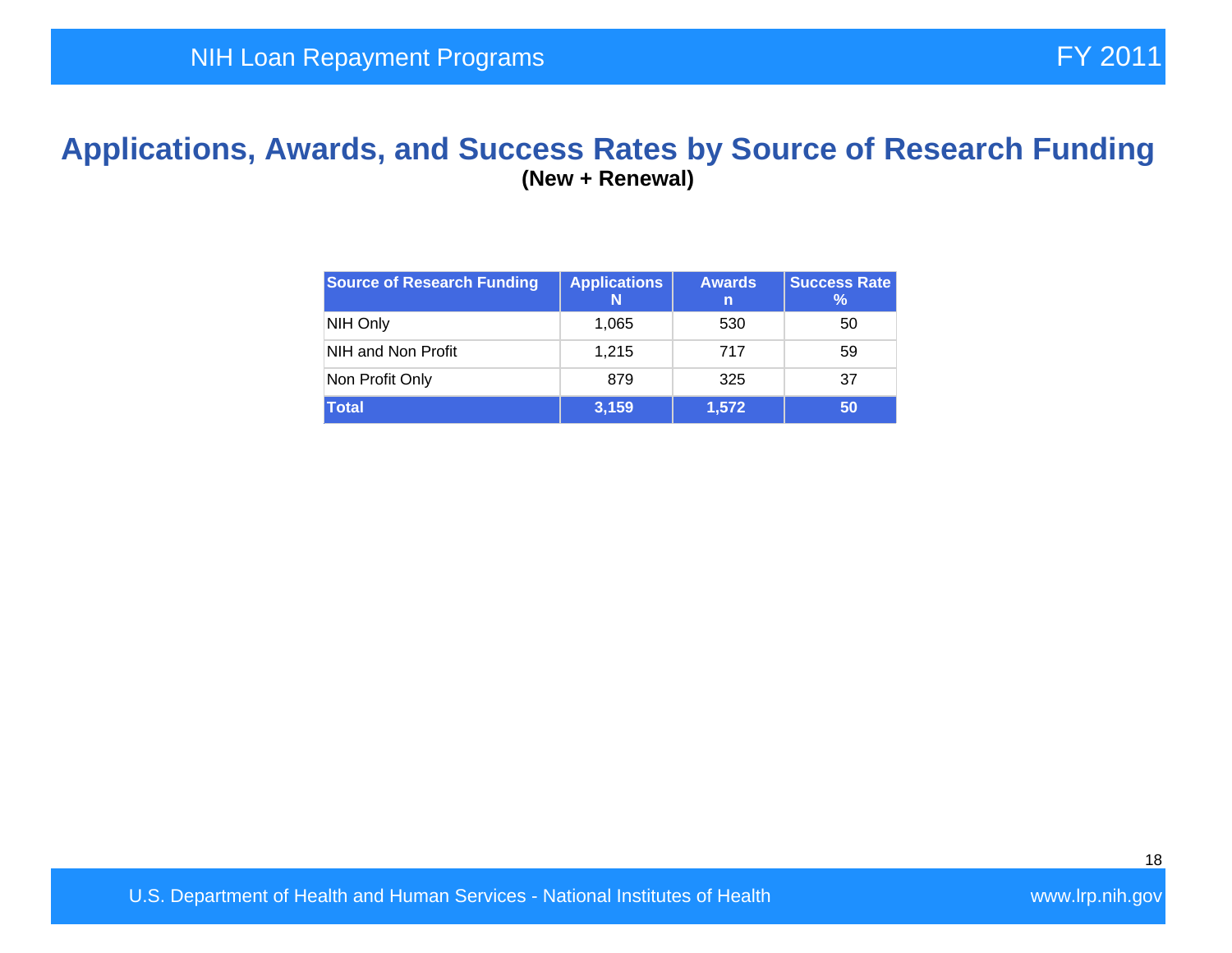#### **Educational Debt Levels of LRP Awardees (New Awards)**



Note: Percentages do not total to 100% due to rounding error.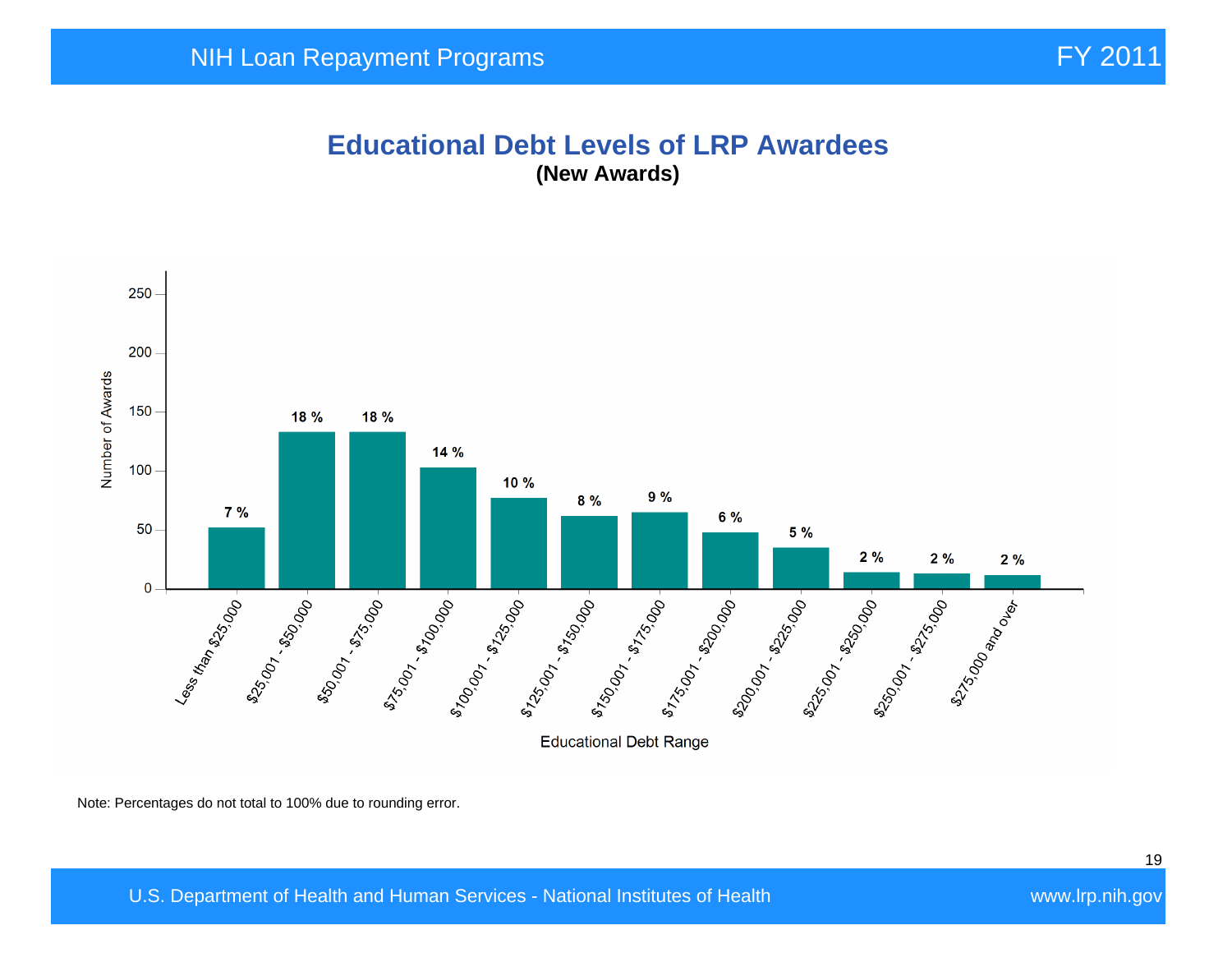#### **Number of Prior LRP Awards Received by LRP Participants (Renewal)**

| <b>LRP</b>                                                                 |     |     | 1 Prior Award 2 Prior Awards 3 Prior Awards 4 Prior Awards 5 Prior Awards 6 Prior Awards |          |   |   | <b>Total</b> |
|----------------------------------------------------------------------------|-----|-----|------------------------------------------------------------------------------------------|----------|---|---|--------------|
| Clinical Research                                                          | 259 | 144 | 45                                                                                       | 16       | 4 | 0 | 468          |
| Pediatric Research                                                         | 106 | 73  | 29                                                                                       | 17       | ⌒ | 0 | 227          |
| <b>Health Disparities Research</b>                                         | 70  | 32  | 4                                                                                        | 4        | 0 |   | 110          |
| <b>Clinical Research for Individuals</b><br>from Disadvantaged Backgrounds | 5   |     |                                                                                          | ◠        | 0 |   | g            |
| Contraception and Infertility<br>Research                                  |     | ⌒   |                                                                                          | $\Omega$ | 0 |   | 11           |
| Total                                                                      | 447 | 251 | 82                                                                                       | 39       | 6 |   | 825          |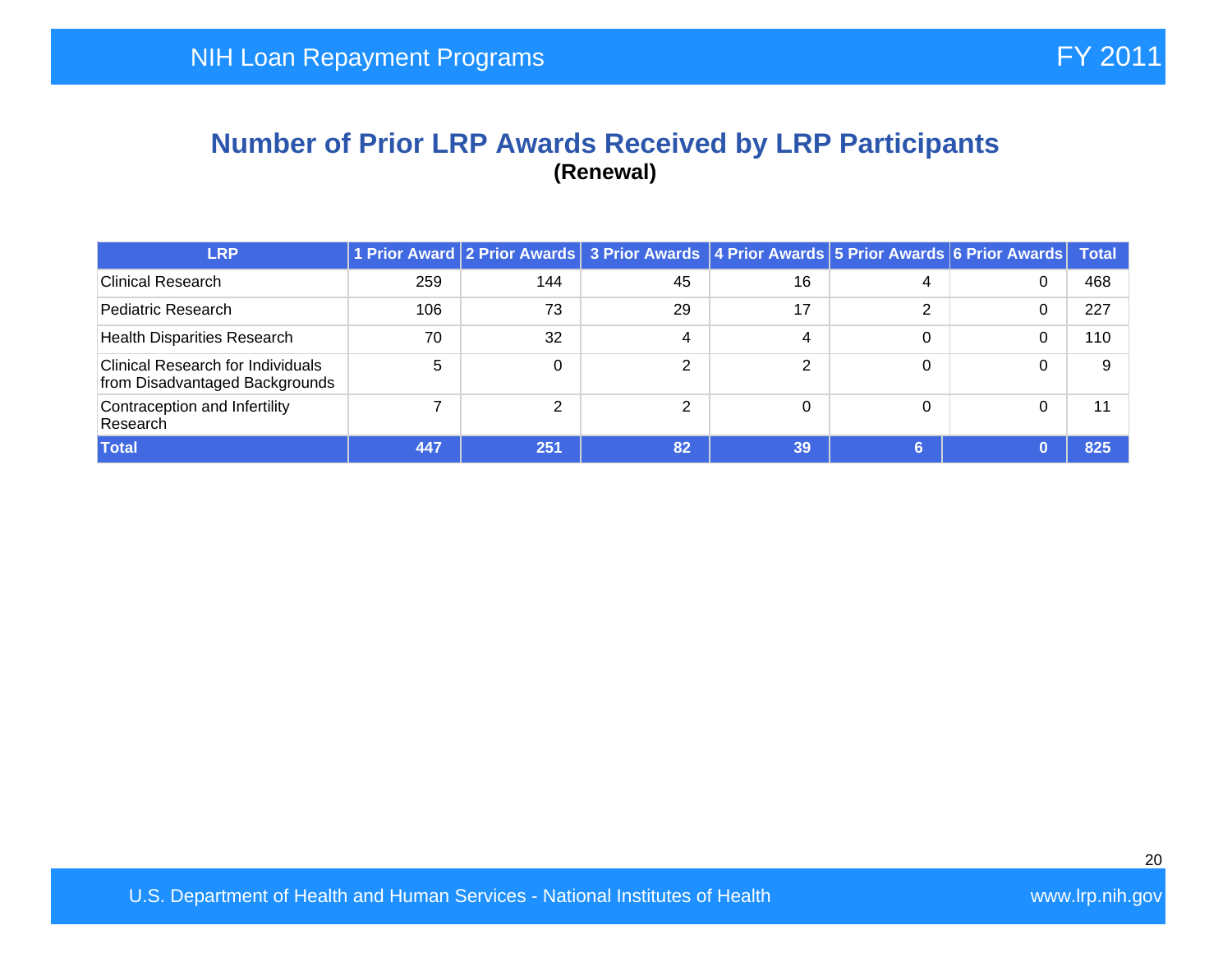#### **Applications, Awards, and Success Rates by Gender (New + Renewal)**

|                                                                                 | <b>Male Applicants</b>   |              |                       | <b>Female Applicants</b>                               |              |                     | <b>Gender Distribution</b> |                                              |  |
|---------------------------------------------------------------------------------|--------------------------|--------------|-----------------------|--------------------------------------------------------|--------------|---------------------|----------------------------|----------------------------------------------|--|
| LRP.                                                                            | <b>Applications</b><br>N | $\mathsf{n}$ | Rate<br>$\frac{9}{6}$ | <b>Awards Success Applications Awards Success</b><br>N | $\mathsf{n}$ | <b>Rate</b><br>$\%$ | $\frac{9}{6}$              | Male Awards   Female Awards<br>$\frac{9}{6}$ |  |
| Clinical<br>Research                                                            | 792                      | 452          | 57                    | 812                                                    | 420          | 52                  | 52                         | 48                                           |  |
| Pediatric<br>Research                                                           | 347                      | 191          | 55                    | 466                                                    | 221          | 47                  | 46                         | 54                                           |  |
| Health<br><b>Disparities</b><br>Research                                        | 162                      | 58           | 36                    | 461                                                    | 174          | 38                  | 25                         | 75                                           |  |
| Clinical<br>Research for<br>Individuals<br>from<br>Disadvantaged<br>Backgrounds | 13                       | 9            | 69                    | 34                                                     | 17           | 50                  | 35                         | 65                                           |  |
| Contraception<br>and Infertility<br>Research                                    | 21                       | 9            | 43                    | 51                                                     | 21           | 41                  | 30                         | 70                                           |  |
| <b>Total</b>                                                                    | 1,335                    | 719          | 54                    | 1,824                                                  | 853          | 47                  | 46                         | 54                                           |  |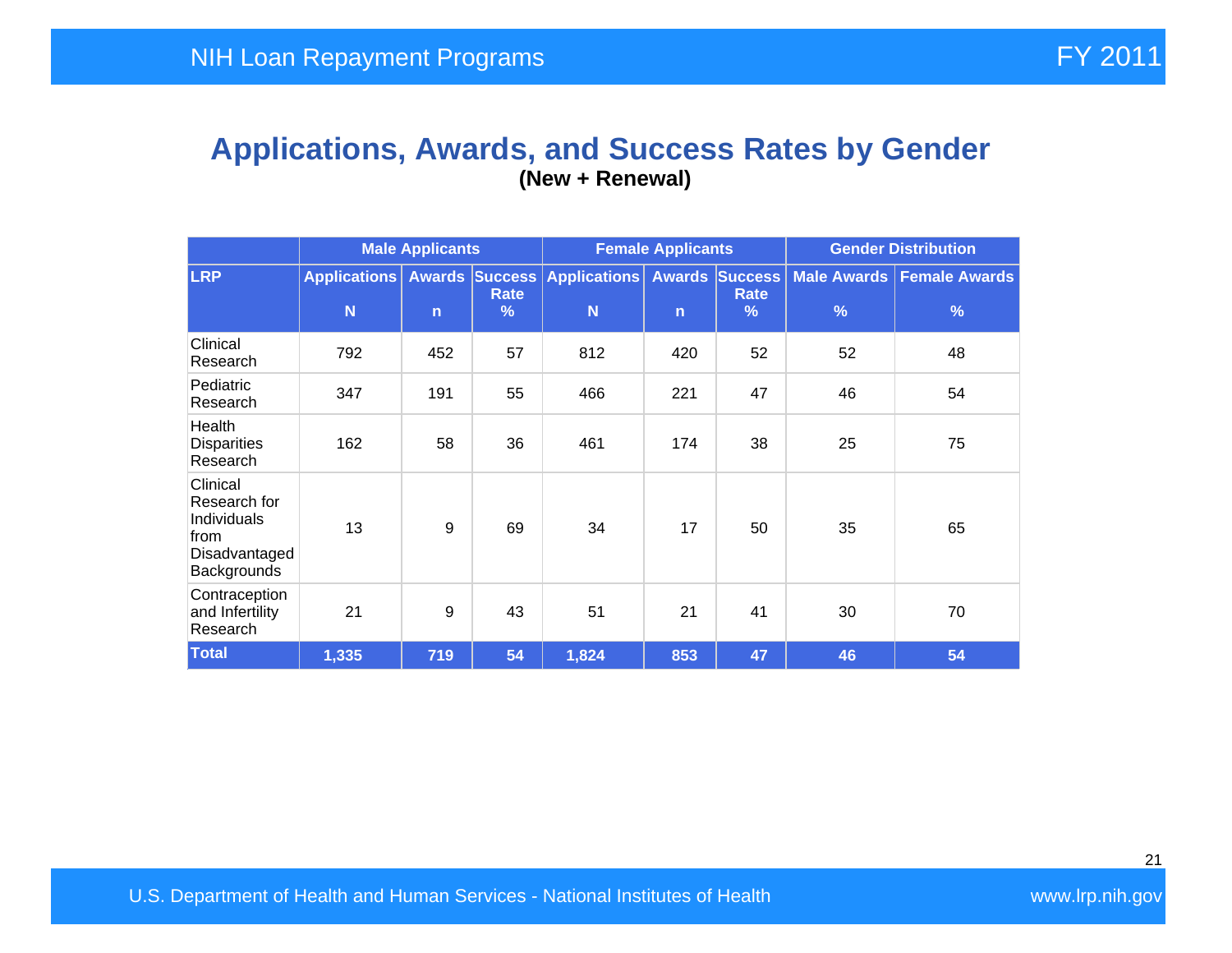## **Awardee Demographics by Ethnicity (New + Renewal)**

|                                                                     | <b>Hispanic or Latino</b><br><b>Not Hispanic or Latino</b><br><b>Awards</b> |              |               |       |               |
|---------------------------------------------------------------------|-----------------------------------------------------------------------------|--------------|---------------|-------|---------------|
| <b>LRP</b>                                                          | N                                                                           | $\mathsf{n}$ | $\frac{9}{6}$ | n     | $\frac{9}{6}$ |
| <b>Clinical Research</b>                                            | 872                                                                         | 36           | 4             | 836   | 96            |
| Pediatric Research                                                  | 412                                                                         | 15           | 4             | 397   | 96            |
| <b>Health Disparities Research</b>                                  | 232                                                                         | 30           | 13            | 202   | 87            |
| Clinical Research for Individuals from<br>Disadvantaged Backgrounds | 26                                                                          | $\star$      | $\star$       | 22    | 85            |
| Contraception and Infertility<br>Research                           | 30                                                                          | $\star$      | $\star$       | 29    | 97            |
| <b>Total</b>                                                        | 1,572                                                                       | 86           | 5             | 1,486 | 95            |

\*Restricted Data – small-sized groups cannot be reported due to participant confidentiality considerations.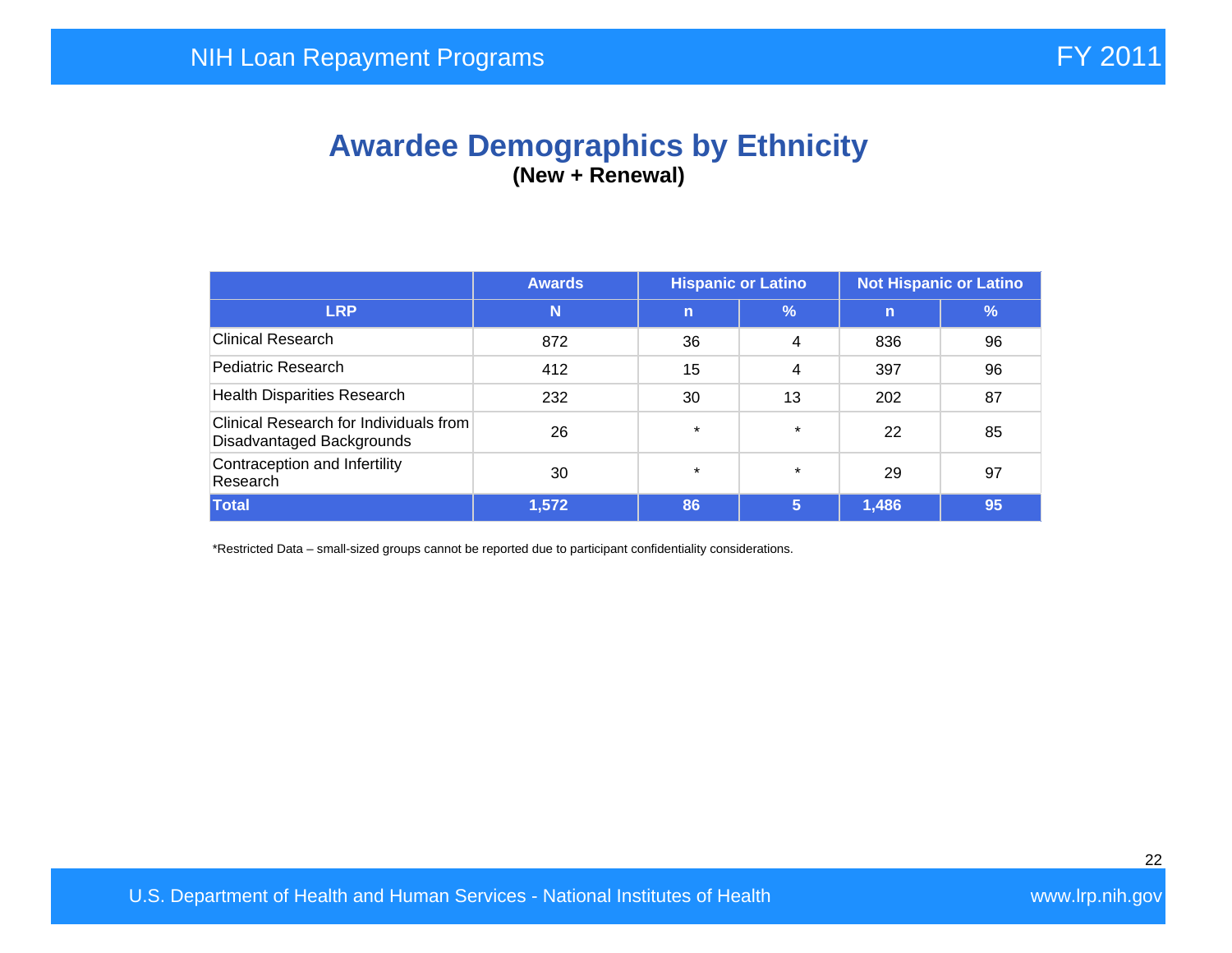## **Awardee Demographics by Race (New + Renewal)**

| <b>LRP</b>                                                                       | <b>Awards</b> | <b>American</b><br><b>Indian or</b><br><b>Alaska</b><br><b>Native</b> |            | <b>Black or</b><br><b>African</b><br><b>American</b> |         | <b>Asian</b> |            | <b>Native</b><br><b>Hawaiian or</b><br><b>Other Pacific</b><br><b>Islander</b> |               | <b>White</b>   |               | <b>More Than</b><br><b>One Race</b> |               | <b>Other No</b><br><b>Response</b> |               |
|----------------------------------------------------------------------------------|---------------|-----------------------------------------------------------------------|------------|------------------------------------------------------|---------|--------------|------------|--------------------------------------------------------------------------------|---------------|----------------|---------------|-------------------------------------|---------------|------------------------------------|---------------|
|                                                                                  | N             | $\mathsf{n}$                                                          | $\sqrt{2}$ | n                                                    | %       | n            | $\sqrt{2}$ | $\mathsf{n}$                                                                   | $\frac{9}{6}$ | n              | $\frac{9}{6}$ | n                                   | $\frac{1}{2}$ | $\mathsf{n}$                       | $\frac{9}{6}$ |
| <b>Clinical Research</b>                                                         | 872           | $\star$                                                               | $\ast$     | 27                                                   | 3       | 90           | 10         | $\star$                                                                        | $\star$       | 653            | 75            | 25                                  | 3             | 74                                 | 8             |
| <b>Pediatric Research</b>                                                        | 412           | $\star$                                                               | $\star$    | 15                                                   | 4       | 50           | 12         | $\star$                                                                        | $\star$       | 299            | 73            | 8                                   | 2             | 37                                 | 9             |
| <b>Health Disparities</b><br>Research                                            | 232           | $\star$                                                               | $\star$    | 68                                                   | 29      | 28           | 12         | $\star$                                                                        | $\star$       | 88             | 38            | 20                                  | 9             | 23                                 | 10            |
| <b>Clinical Research for</b><br>Individuals from<br>Disadvantaged<br>Backgrounds | 26            | $\star$                                                               | $\star$    | 8                                                    | 31      | $\star$      | $\star$    | $\star$                                                                        | $\star$       | $\overline{7}$ | 27            | $\star$                             | $\star$       | $\star$                            |               |
| Contraception and<br>Infertility Research                                        | 30            | $\star$                                                               | $\star$    | $\star$                                              | $\star$ | $\star$      | $\star$    | $\star$                                                                        | $\star$       | 22             | 73            | $\star$                             | $\star$       | $\star$                            |               |
| <b>Total</b>                                                                     | 1,572         | 9                                                                     |            | 118                                                  | 8       | 171          | 11         | $\star$                                                                        |               | 1,069          | 68            | 59                                  | 4             | 144                                | 9             |

\*Restricted Data – small-sized groups cannot be reported due to participant confidentiality considerations.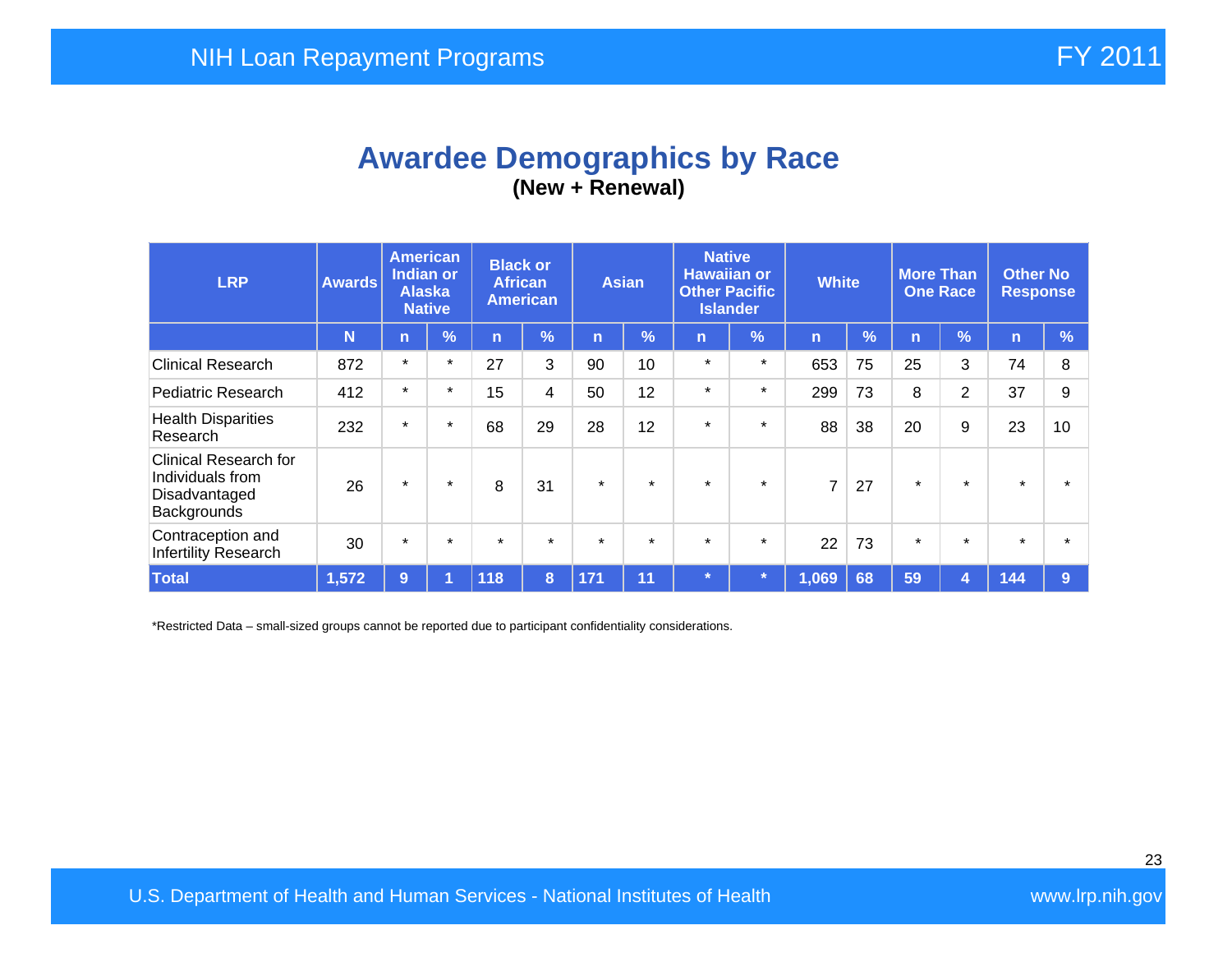#### **Number of Awardees by State (New + Renewal)**